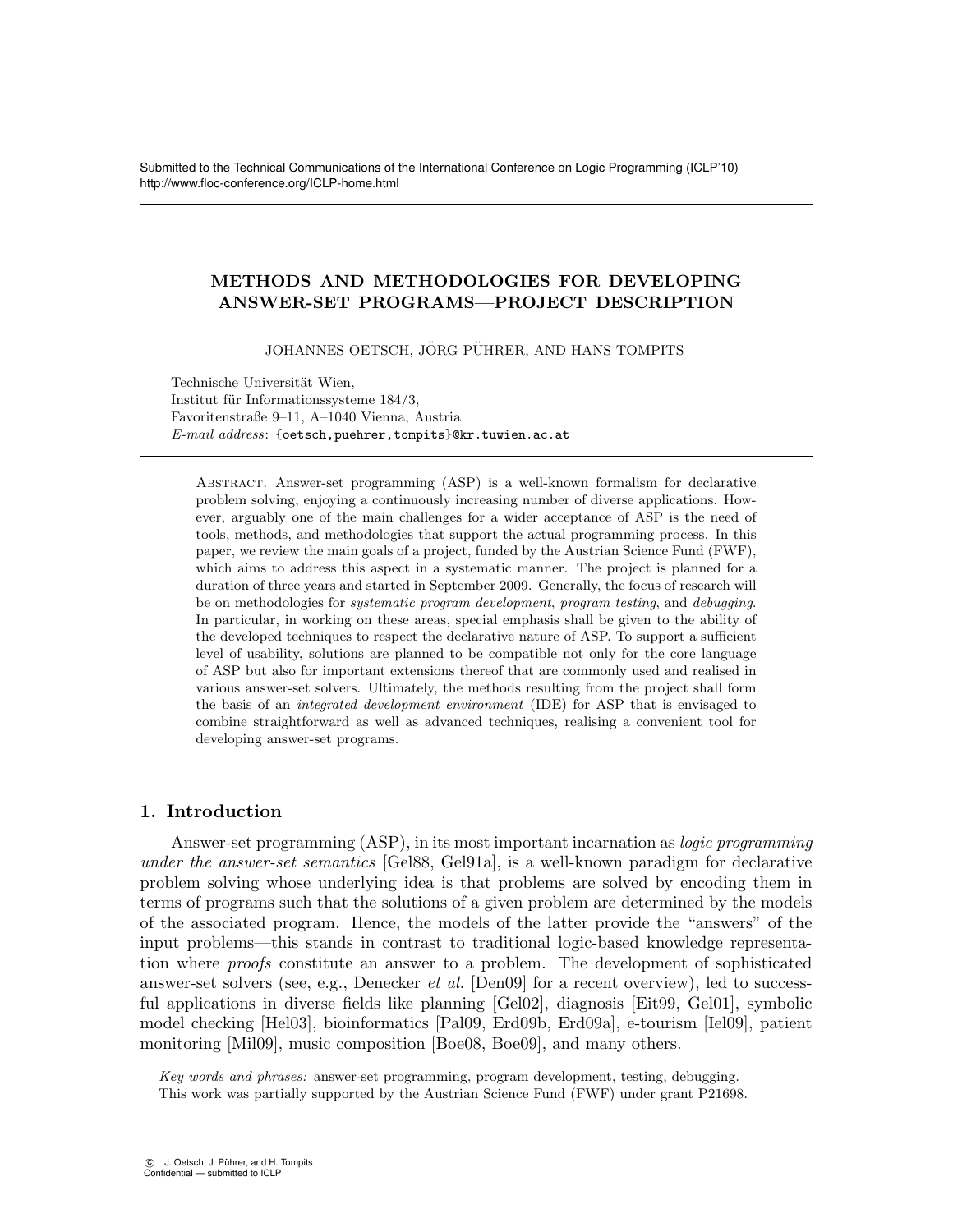Although ASP is regarded as a programming paradigm, it currently offers only limited support for *developing programs*, compared to other programming languages for which a large number of tools and development methodologies exists. Indeed, ASP research so far concentrated, by and large, on (i) formal properties of the answer-set semantics, (ii) issues related to using it for knowledge representation and reasoning, and (iii) the development of ASP solvers. These endeavours led to the acceptance of ASP as a viable approach for declarative knowledge representation, but in order to achieve a wider acceptance of ASP among practising software and knowledge engineers, tools and methods for supporting the programmer in developing programs are needed. Although already more than a decade ago, De Schreye and Denecker [DS99] identified this need as being vital towards practicability of computational logic formalisms in general, only recently increased efforts in this direction have started in the ASP community—particularly on debugging and modularity aspects [Bra05, Pon09, Syr06, Bra07, Mik07, Geb08]. The awareness of these engineeringoriented requirements is also reflected by the launch of the SEA workshop series on Software Engineering for Answer-Set Programming in  $2007$ <sup>1</sup>

In this paper, we review the main goals of the project "Methods and Methodologies for Developing Answer-Set Programs" which we started in September 2009. It aims to address the above mentioned engineering requirements for ASP in a systematic manner and is hosted by the Knowledge-Based Systems Group of the Institute of Information Systems at the Vienna University of Technology. Funding is provided by the Austrian Science Fund (FWF) and the planned duration of the project is three years. It comprises two researcher positions and is lead by Hans Tompits.

Generally, the focus of research of the project will be on methodologies for *systematic* program development, program testing, and debugging. We want to study abstract concepts that underlie the tasks emerging when programming in ASP as well as to *develop concrete* tools realising the researched techniques. In particular, special emphasis shall be given to the ability of the developed techniques to respect the declarative nature of ASP. Furthermore, the theoretical line of research will also involve aspects of decidability and complexity, and, concerning the development of tools, we plan to incorporate proof-of-concept implementations of the theoretical formalisms and approaches that will emerge from our research into an *integrated development environment* (IDE). The evolution of this system shall be subject to continuous evaluation in the context of laboratory courses on logic programming (such courses are held each semester at our institute).

We also plan research cooperations with different ASP groups, in particular with those at the University of Potsdam (Germany), Aalto University (Finland; incorporating the former Helsinki University of Technology), the University of Bath (U.K.), and the University of Calabria (Italy).

The next section provides a more detailed discussion of our research agenda.

## 2. Project objectives

### 2.1. Systematic program development

We want to investigate methods which support the systematic development of programs. In standard programming languages, incremental and iterative program development are

 $1$ See sea07.cs.bath.ac.uk and sea09.cs.bath.ac.uk.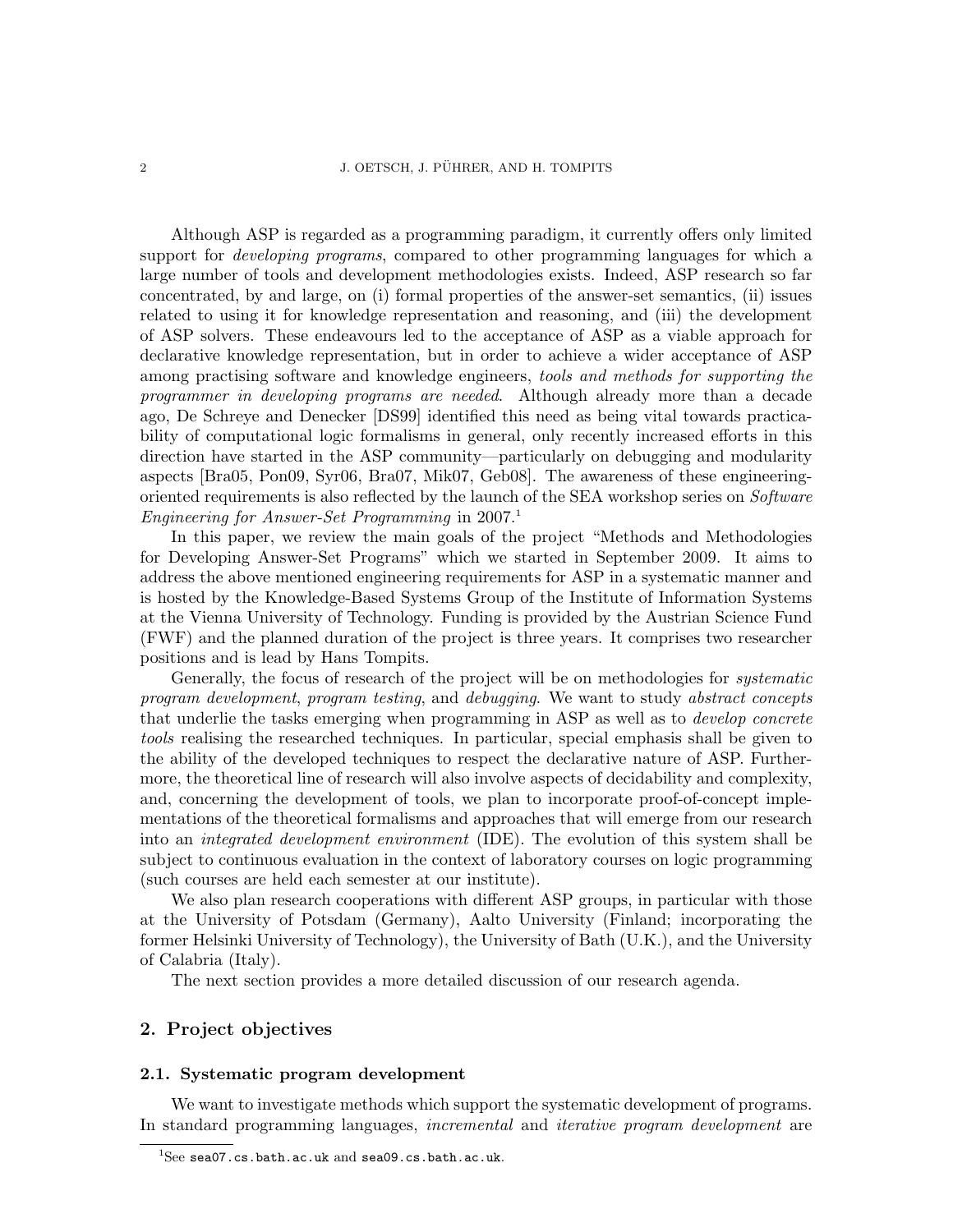well-known techniques. In the first method, a program is divided into subparts by functionality and developed one by one, whilst in the second method, a complex program is developed by iteratively refining the functionalities of less complex versions of it. We plan to study incremental and iterative development methods in the context of ASP. Here, the notion of a conservative extension [Gel91b, Gel96], which was introduced as a theoretical basis for the enhancement of a logic program by adding further rules, can be abstracted by considering program extensions in terms of operators prescribing how a program can be enhanced along with a binary *correspondence relation* between a program and its enhancement. The role of such a correspondence relation is to reflect the property to be preserved when enhancing the original program. The issue of program correspondence has been the subject of extensive research in the recent past [Lif01, Ino04, Eit05, Oik06, Oet07, Eit07, Fin08, Oet08, Tru09] and a project, also funded by the FWF, was conducted at our research group on this topic and successfully finished in 2008.<sup>2</sup>

A crucial aspect for the issue of incremental program development, where larger programs are composed from smaller program parts, is the question of program modularity (cf., e.g., the work of Brogi et al. [Bro94] about logic programs without negation). We want to analyse how different notions of a program module can be used to compose complex programs or how such notions can be extended or refined. An interesting concept in this regard is the notion of a DLP-function [Jan09], having its roots in early work on lp-functions [Gel96], which, roughly speaking, is a logic program together with an interface specifying the input, output, and local atoms of that program. DLP-functions are assigned with an extension of the answer-set semantics admitting a compositional semantics, i.e., the semantics of a modularised program is given as the union (suitably defined) of the semantics of its modules. For the software support methods that will be developed in this project, we will investigate how they can be refined to module-based versions.

We also want to develop techniques that support developers during the *intermediate* coding process. In particular, we are interested in methods that provide the user with suggestions on how to proceed when writing a program, which are computed from the current state of the program and the desired behaviour that is captured by the specification of a program. A potential instance of a tool providing suggestions is an intelligent codecompletion technique that offers a selection of potential endings for a rule that is currently edited. From a methodological point of view, suggestion techniques seem especially valuable in combination with a test-driven development approach [Bec02]. We want to analyse the suitability of development approaches where test cases are formulated in advance and then used to directly support the coding process.

#### 2.2. Testing methodologies

Though crucial for the quality of conventional software, there is little work on *testing* methodologies for logic programs. We want to address this issue by analysing how prominent methods from software testing [Mye79, Het91], like black-box testing or white-box testing, can be adapted to ASP. We recall that the idea of black-box testing is to derive test cases from the specification of a component but to abstract from the internal structure of the component—indeed, as the name suggests, it is only used as a "black box". Important in this context is how test cases can be derived from specifications and how to rate the quality of a suite of test cases with respect to their ability to detect unimplemented or

 ${}^{2}$ See http://www.kr.tuwien.ac.at/research/projects/eq/ for details about this project.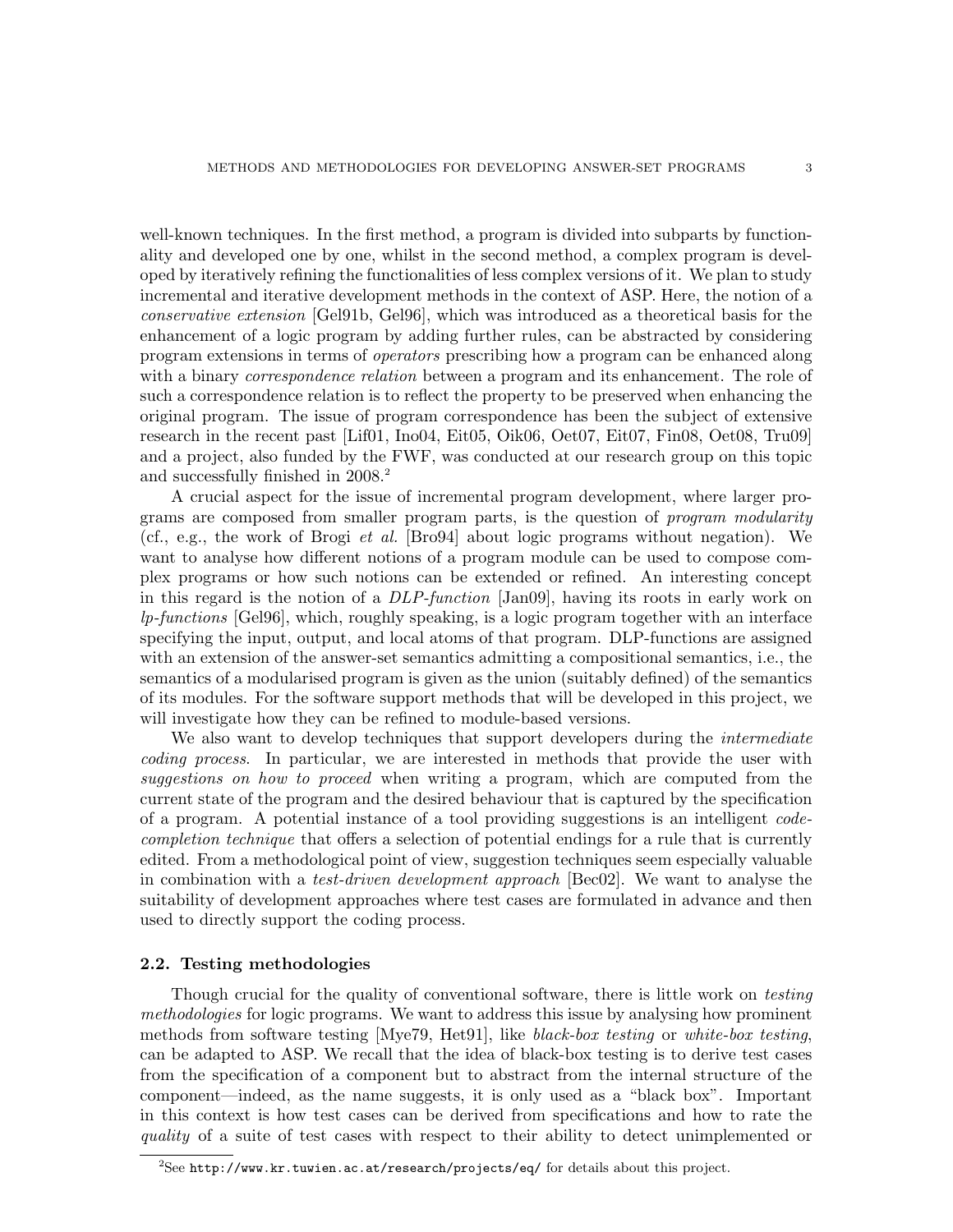faultily implemented parts of a specification. Complementary to black-box testing, whitebox testing is based on the structure of a component: For conventional languages, white-box testing aims at deriving test cases that cover possible paths through a software component. As one of the first results within our project, we developed, jointly with Ilkka Niemelä and Tomi Janhunen from Aalto University, different coverage metrics for ASP, along with their mutual relationships, and laid down basic techniques for test automation using ASP itself [Nie10].

#### 2.3. Debugging

Complementing the development and testing aspects, we want to study methods to debug answer-set programs, i.e., techniques supporting the programmer in localising and fixing program errors. Initial research in this direction is already available [Bra05, Pon09, Syr06, Bra07, Geb08 but further investigation is needed.<sup>3</sup> Especially, as we want to develop debugging techniques for ASP that are applicable in real-world scenarios, debugging methodologies for non-ground programs are needed—most debugging methods studied so far concentrate on propositional programs only, however. To address this issue, we extended the meta-programming technique of Gebser *et al.* [Geb08] to the non-ground case  $[Oet10]$ . Moreover, we intend to consider not only the core language of answer-set programs but also cover important language extensions like weak constraints, aggregates, or choice rules.

Analogous to techniques for providing suggestions during the immediate coding process, we want to investigate similar features for program debugging as well. Advice on how to fix a program can be of different nature, e.g., proposals to remove specific constraints that eliminate desired answer sets.

Another important issue we want to address is *local debugging* in connection with modular-programming concepts. We want to clarify how the search for errors can be restricted to suspicious program components and how program parts can be individually debugged, yielding correctness of the overall program.

### 2.4. Specifications for answer-set programs

Most of the methods we are aiming at require information about the intended behaviour of a program under consideration. For instance, for localising a bug in an erroneous program, a debugging system needs to be aware of what the correct semantics of the program is, in order to classify wrong behaviour. Thus, *respective methods for specifying program* properties are needed. This point is important despite the widely held view that, because of the declarative nature of ASP, logic programs can be seen as specifications themselves, which, in turn, would eliminate the ubiquitous gap between specification and programming, as argued by Baral [Bar03]. However, since the process of developing answer-set programs is not as straightforward as the latter point of view might suggest, it may prove helpful to describe the desired behaviour of a program in a way that is easier to achieve than the program itself. This may be done, e.g., in the form of sample test cases, or formally defined program properties, that only describe certain aspects of the intended semantics, vis-a-vis a full specification as represented by a complete program. In any case, there is certainly some

 ${}^{3}$ It is also worthwhile to mention here the work of Wittocx *et al.* [Wit09] on debugging ID-logic theories, i.e., first-order theories with inductive definitions.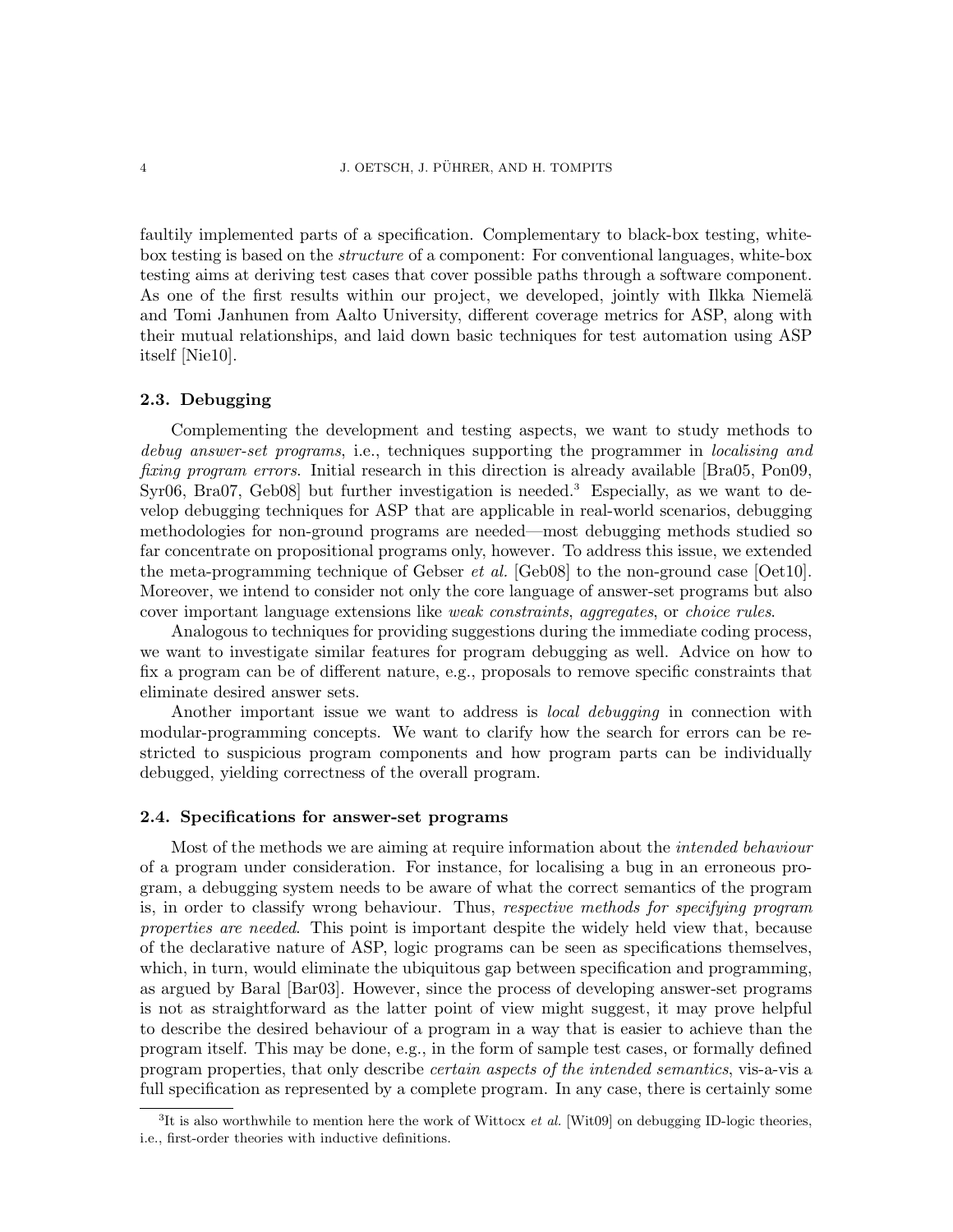subtlety in using declarative descriptions for a declarative language which requests paying close attention to the practicability of studied specification formalisms.

### 2.5. Implementation

Complementing our theoretical investigations, we also plan to develop prototype implementations of our techniques. Towards providing effective support for developers, we want to incorporate these into an integrated development environment (IDE). A few systems for developing answer-set programs have been introduced so far [Per07, Sur07], but, despite providing useful utilities, they are still in an early state of development and leave much room for improvement. Besides the envisaged functionalities for specification, testing, and debugging, our IDE should also allow customary functions like providing a code editor, syntax checking, and syntax highlighting, which are rather trivial from a theoretical point of view but handy in use. Moreover, we want to guarantee interoperability with most of the available popular solvers. The IDE will be subject to continuous evaluation within the laboratory courses on logic programming we teach regularly at our university, and it will be made publicly available for, e.g., other universities and their teaching needs.

## 3. Conclusion

Providing intelligent development methodologies and tools constitutes a natural next step in the evolution of ASP and will hopefully have a positive impact on this field as a whole. Furthermore, with such techniques at hand, both expert as well as novice programmers will have an enhanced access to powerful declarative problem-solving machineries.

For further information about the project, see

http://www.kr.tuwien.ac.at/research/projects/mmdasp/.

#### References

- [Bar03] Chitta Baral. Knowledge Representation, Reasoning, and Declarative Problem Solving. Cambridge University Press, Cambridge, England, UK, 2003.
- [Bec02] Kent Beck. Test Driven Development: By Example. Addison-Wesley Professional, Boston, MA, USA, 2002.
- [Boe08] Georg Boenn, Martin Brain, Marina De Vos, and John Fitch. Automatic composition of melodic and harmonic music by answer set programming. In Maria Garcia de la Banda and Enrico Pontelli (eds.), Proceedings of the 24th International Conference on Logic Programming (ICLP'08), Udine, Italy, December 9-13, 2008, Lecture Notes in Computer Science, vol. 5366, pp. 160–174. Springer, Berlin-Heidelberg, Germany, 2008.
- [Boe09] Georg Boenn, Martin Brain, Marina De Vos, and John Fitch. ANTON: Composing logic and logic composing. In Esra Erdem, Fangzhen Lin, and Torsten Schaub (eds.), Proceedings of the 10th International Conference on Logic Programming and Nonmonotonic Reasoning (LPNMR'09), Potsdam, Germany, September 14-18, 2009, Lecture Notes in Computer Science, vol. 5753, pp. 542–547. Springer, Berlin-Heidelberg, Germany, 2009.
- [Bra05] Martin Brain and Marina De Vos. Debugging logic programs under the answer-set semantics. In Proceedings of the 3rd Workshop on Answer Set Programming: Advances in Theory and Implementation (ASP'05), Bath, UK, July 27-29, 2005, CEUR Workshop Proceedings, vol. 142. CEUR-WS.org, Aachen, Germany, 2005.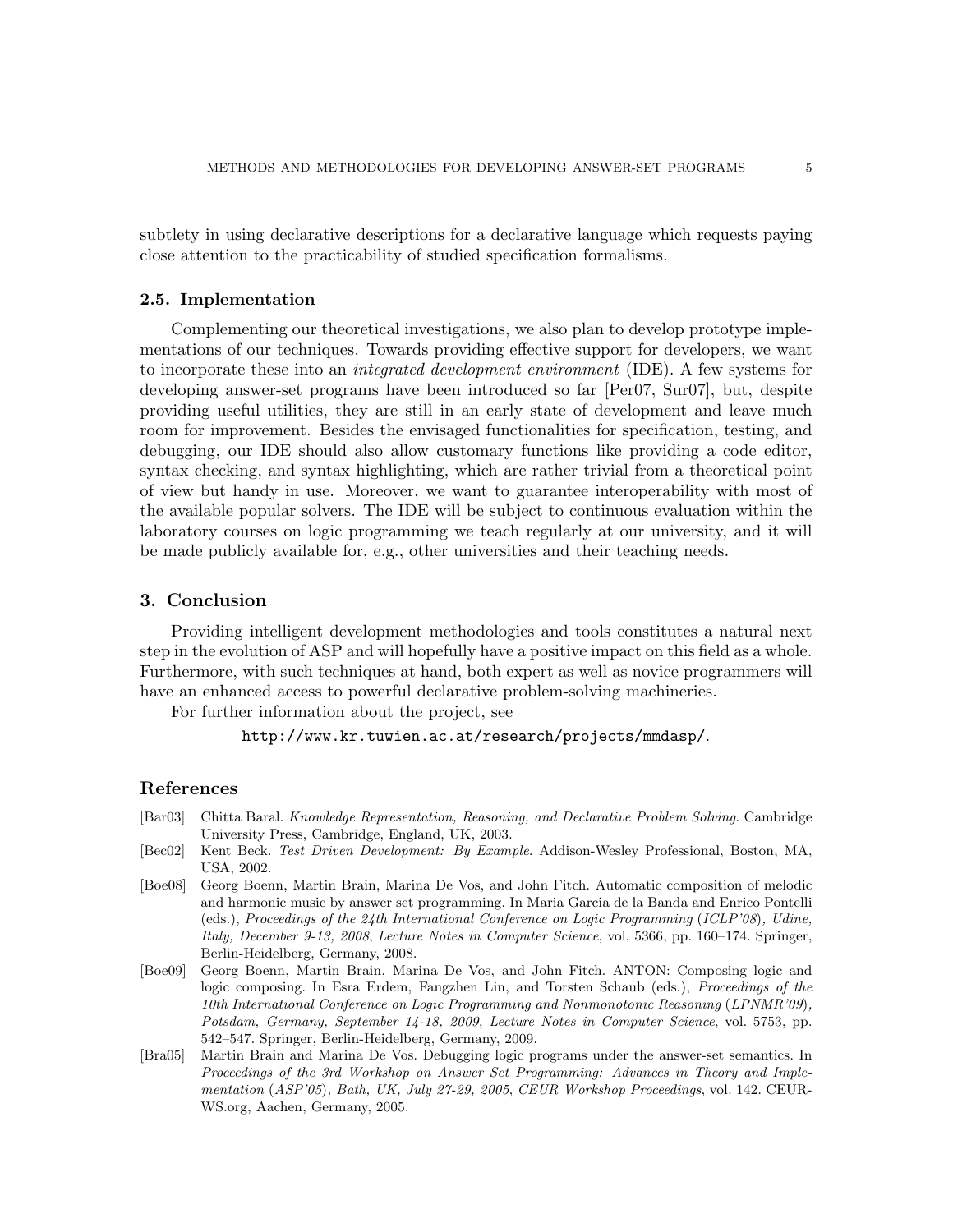#### 6 **5 J. OETSCH, J. PÜHRER, AND H. TOMPITS**

- [Bra07] Martin Brain, Martin Gebser, Jörg Pührer, Torsten Schaub, Hans Tompits, and Stefan Woltran. Debugging ASP programs by means of ASP. In Chitta Baral, Gerhard Brewka, and John S. Schlipf (eds.), Proceedings of the 9th International Conference on Logic Programming and Nonmonotonic Reasoning (LPNMR'07), Tempe, AZ, USA, May 15-17, 2007, Lecture Notes in Computer Science, vol. 4483, pp. 31–43. Springer, Berlin-Heidelberg, Germany, 2007.
- [Bro94] Antonio Brogi, Paolo Mancarella, Dino Pedreschi, and Franco Turini. Modular logic programming. ACM Transactions on Programming Languages and Systems, 16(4):1361–1398, 1994.
- [Den09] Marc Denecker, Joost Vennekens, Stephen Bond, Martin Gebser, and Miroslaw Truszczynski. The second answer set programming competition. In Esra Erdem, Fangzhen Lin, and Torsten Schaub (eds.), Proceedings of the 10th International Conference on Logic Programming and Nonmonotonic Reasoning (LPNMR'09), Potsdam, Germany, September 14-18, 2009, Lecture Notes in Computer Science, vol. 5753, pp. 637–654. Springer, Berlin-Heidelberg, Germany, 2009.
- [DS99] Daniel De Schreye and Marc Denecker. Assessment of some issues in CL-theory and program development. In Krzysztof R. Apt, Victor Marek, Miroslaw Truszczynski, and David S. Warren (eds.), The Logic Programming Paradigm: A 25 Years Perspective, Artificial Intelligence Series, pp. 195–208. Springer, Berlin-Heidelberg, Germany, 1999.
- [Eit99] Thomas Eiter, Wolfgang Faber, Nicola Leone, and Gerald Pfeifer. The diagnosis frontend of the dlv system. AI Communications, 12(1–2):99–111, 1999.
- [Eit05] Thomas Eiter, Hans Tompits, and Stefan Woltran. On solution correspondences in answer-set programming. In Leslie Pack Kaelbling and Alessandro Saffiotti (eds.), *Proceedings of the 19th* International Joint Conference on Artificial Intelligence (IJCAI'05), Edinburgh, Scotland, UK, July 30-August 5, 2005, pp. 97–102. Professional Book Center, Denver, CO, USA, 2005.
- [Eit07] Thomas Eiter, Michael Fink, and Stefan Woltran. Semantical characterizations and complexity of equivalences in answer set programming. ACM Transactions on Computational Logic, 8(3):17, 2007.
- [Erd09a] Esra Erdem. PHYLO-ASP: Phylogenetic systematics with answer set programming. In Esra Erdem, Fangzhen Lin, and Torsten Schaub (eds.), Proceedings of the 10th International Conference on Logic Programming and Nonmonotonic Reasoning (LPNMR'09), Potsdam, Germany, September 14-18, 2009, Lecture Notes in Computer Science, vol. 5753, pp. 567–572. Springer, Berlin-Heidelberg, Germany, 2009.
- [Erd09b] Esra Erdem, Ozan Erdem, and Ferhan Türe. HAPLO-ASP: Haplotype inference using answer set programming. In Esra Erdem, Fangzhen Lin, and Torsten Schaub (eds.), Proceedings of the 10th International Conference on Logic Programming and Nonmonotonic Reasoning (LPNMR'09), Potsdam, Germany, September 14-18, 2009, Lecture Notes in Computer Science, vol. 5753, pp. 573–578. Springer, Berlin-Heidelberg, Germany, 2009.
- [Fin08] Michael Fink. Equivalences in answer-set programming by countermodels in the logic of here-andthere. In Maria Garcia de la Banda and Enrico Pontelli (eds.), Proceedings of the 24th International Conference on Logic Programming (ICLP'08), Udine, Italy, December 9-13, 2008, Lecture Notes in Computer Science, vol. 5366, pp. 99–113. Springer, Berlin-Heidelberg, Germany, 2008.
- [Geb08] Martin Gebser, Jörg Pührer, Torsten Schaub, and Hans Tompits. A meta-programming technique for debugging answer-set programs. In Dieter Fox and Carla P. Gomes (eds.), Proceedings of the 23rd AAAI Conference on Artificial Intelligence (AAAI'08), Chicago, IL, USA, July 13-17, 2008, pp. 448–453. AAAI Press, Menlo Park, CA, USA, 2008.
- [Gel88] Michael Gelfond and Vladimir Lifschitz. The stable model semantics for logic programming. In Proceedings of the 5th International Conference on Logic Programming (ICLP'88), Seattle, WA, USA, August 15-19, 1988, pp. 1070–1080. The MIT Press, 1988.
- [Gel91a] Michael Gelfond and Vladimir Lifschitz. Classical negation in logic programs and disjunctive databases. New Generation Computing, 9(3/4):365–386, 1991.
- [Gel91b] Michael Gelfond and Halina Przymusińska. Definitions in epistemic specifications. In Wiktor Marek, Anil Nerode, and V. S. Subrahmanian (eds.), Proceedings of the 1st International Workshop on Logic Programming and Non-monotonic Reasoning (LPNMR'91), Washington, D.C., USA, July 23, 1991, pp. 245–259. MIT Press, Cambridge, MA, USA, 1991.
- [Gel96] Michael Gelfond and Halina Przymusińska. Towards a theory of elaboration tolerance: Logic programming approach. Journal on Software and Knowledge Engineering, 6(1):89–112, 1996.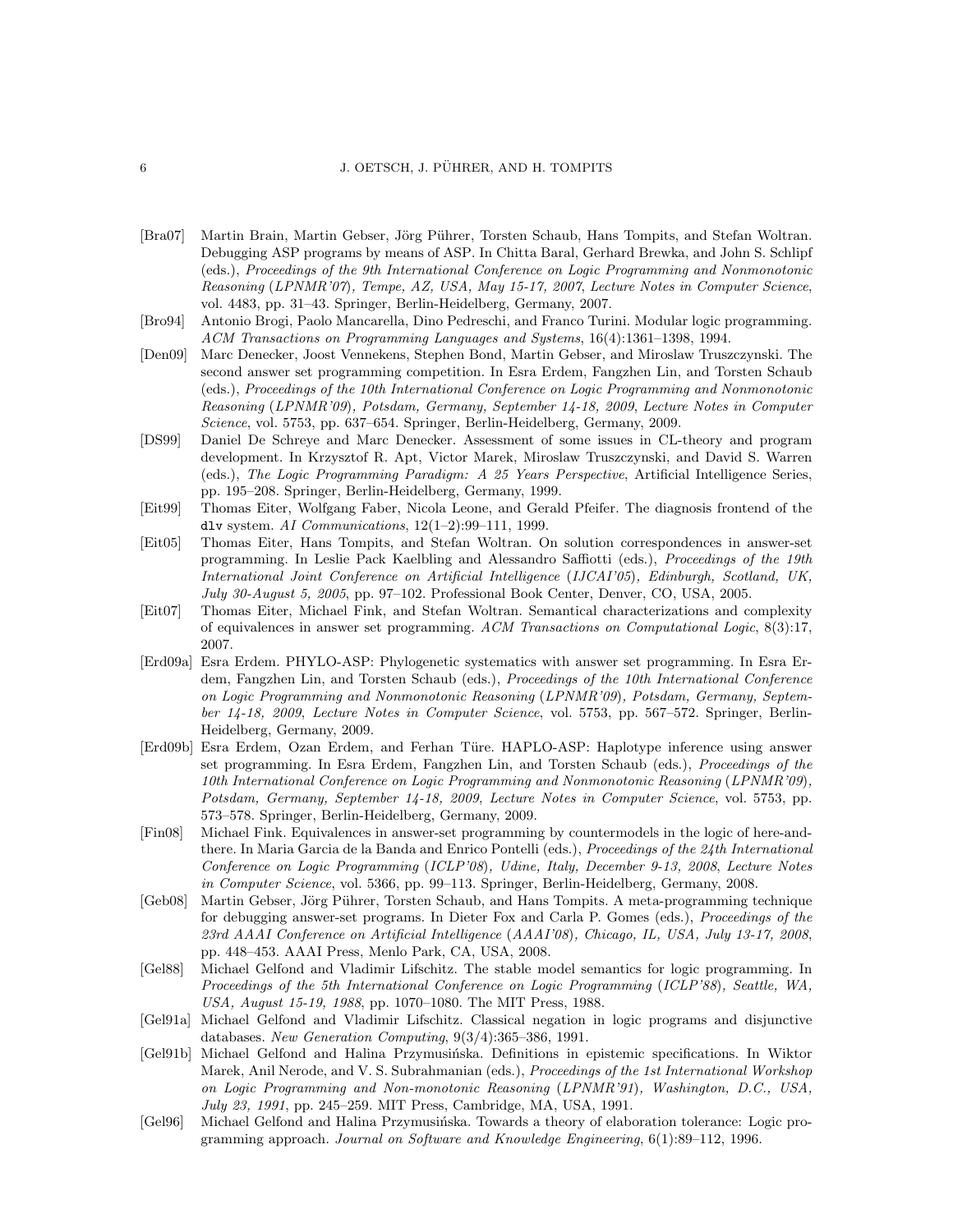- [Gel01] Michael Gelfond, Marcello Balduccini, and Joel Galloway. Diagnosing physical systems in A-prolog. In Thomas Eiter, Wolfgang Faber, and Mirosław Truszczyński (eds.), *Proceedings of the 6th In*ternational Conference on Logic Programming and Nonmonotonic Reasoning (LPNMR'01), Vienna, Austria, September 17-19, 2001, Lecture Notes in Computer Science, vol. 2173, pp. 213–225. Springer, Berlin-Heidelberg, Germany, 2001.
- [Gel02] Michael Gelfond. The USA-Advisor: A case study in answer set programming. In Sergio Flesca, Sergio Greco, Nicola Leone, and Giovambattista Ianni (eds.), Proceedings of the 8th European Conference on Logics in Artificial Intelligence (JELIA'02), Cosenza, Italy, September, 23-26, 2002, Lecture Notes in Computer Science, vol. 2424, pp. 566–568. Springer, Berlin-Heidelberg, Germany, 2002.
- [Hel03] Keijo Heljanko and Ilkka Niemelä. Bounded LTL model checking with stable models. Theory and Practice of Logic Programming, 3(4-5):519–550, 2003.
- [Het91] William C. Hetzel and Bill Hetzel. The Complete Guide to Software Testing. John Wiley & Sons, Inc., New York, NY, USA, 1991.
- [Iel09] Salvatore Maria Ielpa, Salvatore Iiritano, Nicola Leone, and Francesco Ricca. An ASP-based system for e-tourism. In Esra Erdem, Fangzhen Lin, and Torsten Schaub (eds.), Proceedings of the 10th International Conference on Logic Programming and Nonmonotonic Reasoning (LPNMR'09), Potsdam, Germany, September 14-18, 2009, Lecture Notes in Computer Science, vol. 5753, pp. 368–381. Springer, Berlin-Heidelberg, Germany, 2009.
- [Ino04] Katsumi Inoue and Chiaki Sakama. Equivalence of logic programs under updates. In José Júlio Alferes and João Alexandre Leite (eds.), Proceedings of the 9th European Conference on Logics in Artificial Intelligence (JELIA'04), Lisbon, Portugal, September 27-30, 2004, Lecture Notes in Computer Science, vol. 3229, pp. 174–186. Springer, Berlin-Heidelberg, Germany, 2004.
- [Jan09] Tomi Janhunen, Emilia Oikarinen, Hans Tompits, and Stefan Woltran. Modularity aspects of disjunctive stable models. Journal of Artificial Intelligence Research, 35:813–857, 2009.
- [Lif01] Vladimir Lifschitz, David Pearce, and Agustín Valverde. Strongly equivalent logic programs. ACM Transactions on Computational Logic, 2(4):526–541, 2001.
- [Mik07] Artur Mikitiuk, Eric Moseley, and Mirosław Truszczyński. Towards debugging of answer-set programs in the language PSpb. In Proceedings of the 2007 International Conference on Artificial Intelligence (ICAI'07), Las Vegas, NV, USA, June 25-28, 2007, vol. II, pp. 635–640. CSREA Press, 2007.
- [Mil09] Alessandra Mileo, Davide Merico, and Roberto Bisiani. Non-monotonic reasoning supporting wireless sensor networks for intelligent monitoring: The SINDI system. In Esra Erdem, Fangzhen Lin, and Torsten Schaub (eds.), Proceedings of the 10th International Conference on Logic Programming and Nonmonotonic Reasoning (LPNMR'09), Potsdam, Germany, September 14-18, 2009, Lecture Notes in Computer Science, vol. 5753, pp. 585–590. Springer, Berlin-Heidelberg, Germany, 2009.
- [Mye79] Glenford J. Myers. The Art of Software Testing. John Wiley & Sons, New York, NY, USA, 1979.
- [Nie10] Ilkka Niemelä, Tomi Janhunen, Johannes Oetsch, Jörg Pührer, and Hans Tompits. On testing answer-set programs. In Proceedings of the 19th European Conference on Artificial Intelligence  $(ECAI'10)$ , Lisbon, Portugal, August 16-20. 2010. To appear.
- [Oet07] Johannes Oetsch, Hans Tompits, and Stefan Woltran. Facts do not cease to exist because they are ignored: Relativised uniform equivalence with answer-set projection. In Proceedings of the 22nd Conference on Artificial Intelligence (AAAI'07), Vancouver, BC, Canada, July 22-26, 2007, pp. 458–464. AAAI Press, Menlo Park, CA, USA, 2007.
- [Oet08] Johannes Oetsch and Hans Tompits. Program correspondence under the answer-set semantics: The non-ground case. In Maria Garcia de la Banda and Enrico Pontelli (eds.), *Proceedings of the 24th* International Conference on Logic Programming (ICLP'08), Udine, Italy, December 9-13, 2008, Lecture Notes in Computer Science, vol. 5366, pp. 591–605. Springer, Berlin-Heidelberg, Germany, 2008.
- [Oet10] Johannes Oetsch, Jörg Pührer, and Hans Tompits. Catching the Ouroboros: Towards debugging non-ground answer-set programs. Theory and Practice of Logic Programming. Special Issue on the 2010 International Conference on Logic Programming, 2010.